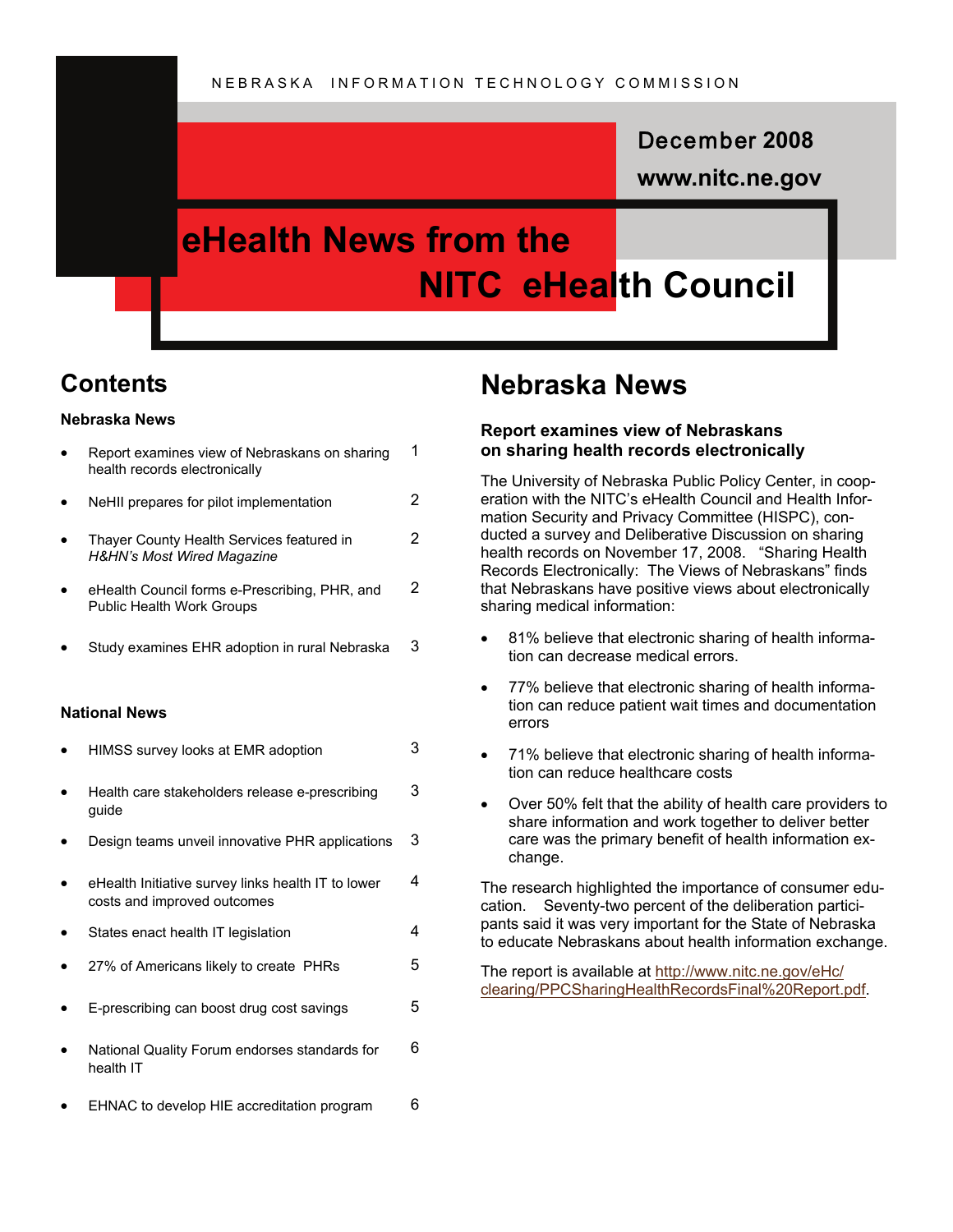#### **NeHII prepares for pilot implementation**

Many activities continue as NeHII prepares for the pilot implementation. The privacy policies have been completed. The Security and Privacy workgroup have turned their emphasis to security policies which have a target completion date for late December. The workgroup attended numerous meetings throughout November to write policies and obtain approval from the pilot participants.

Participation agreements will be executed the first week of December to allow the exchange of live data. The Pilot committee has designated implementation leads from each participant facility and weekly meetings are scheduled as activities increase.

NeHII continues to engage all entities and regions of the state. NeHII is an active participant in the eHealth Council's ePrescribing and PHR workgroups. NeHII was an exhibitor at the recent Nebraska Hospital Association Annual Conference, and is collaborating with the western Nebraska RHIO to share patient information across the state. All these activities have been undertaken to enhance the function of a HIE across the state of Nebraska as a community betterment initiative.

NeHII was also featured in the *Lincoln Journal Star* on Dec. 3, 2008. The article is at [http://journalstar.com/](http://journalstar.com/articles/2008/12/03/news/local/doc4935b96bb8773955370247.txt) [articles/2008/12/03/news/local/](http://journalstar.com/articles/2008/12/03/news/local/doc4935b96bb8773955370247.txt) [doc4935b96bb8773955370247.txt](http://journalstar.com/articles/2008/12/03/news/local/doc4935b96bb8773955370247.txt) .

Please contact Deb Bass ([dbass@bassi-inc.com\)](mailto:dbass@bassi-inc.com) or Chris Henkenius [\(chenkenius@bass-inc.com\)](mailto:chenkenius@bass-inc.com) to schedule a presentation on NeHII or a demo of the Axolotl software.

#### **Thayer County Health Services featured in**  *H&HN's Most Wired Magazine*

Thayer County Health Services in Hebron is connecting to rural health clinics, EMS units, hospital-owned and retail pharmacies, a nursing home, an assisted living facility and St. Elizabeth Regional Medical Center in Lincoln through a \$1.6 million Critical Access Hospital Health Information Technology grant. The article is available at [http://](http://www.hhnmostwired.com/hhnmostwired_app/jsp/articledisplay.jsp?dcrpath=HHNMOSTWIRED/Article/data/Fall2008/081126MW_Online_Sullivan&domain=HHNMOSTWIRED) [www.hhnmostwired.com/hhnmostwired\\_app/jsp/articledisplay.jsp?](http://www.hhnmostwired.com/hhnmostwired_app/jsp/articledisplay.jsp?dcrpath=HHNMOSTWIRED/Article/data/Fall2008/081126MW_Online_Sullivan&domain=HHNMOSTWIRED) [dcrpath=HHNMOSTWIRED/Article/data/](http://www.hhnmostwired.com/hhnmostwired_app/jsp/articledisplay.jsp?dcrpath=HHNMOSTWIRED/Article/data/Fall2008/081126MW_Online_Sullivan&domain=HHNMOSTWIRED) [Fall2008/081126MW\\_Online\\_Sullivan&domain=HHNMOSTWIRE](http://www.hhnmostwired.com/hhnmostwired_app/jsp/articledisplay.jsp?dcrpath=HHNMOSTWIRED/Article/data/Fall2008/081126MW_Online_Sullivan&domain=HHNMOSTWIRED)  $D$  .

#### **eHealth Council forms e-Prescribing, PHR, and Public Health Work Groups**

The eHealth Council has formed work groups on PHRs and e-prescribing. The groups began meeting in October and are expected to make initial recommendations in the spring of 2009. The charge to the PHR Work Group includes:

- Gaining a greater understanding of the different types of PHRs available.
- Making recommendations on engaging consumers and providers in the use of PHRS to manage health care.
- Helping to understand the interface between PHRs and EMRs and making recommendations on how to encourage providers of health information to populate PHRs with health information.
- Examining the value of PHRs to employers and payers and making recommendations on the role of employers and payers in promoting PHRs.
- Identifying and disseminating best practices.

The charge to the E-Prescribing Work Group includes:

- Determining the current status of e-prescribing, from both the prescriber and dispensing pharmacy point of view.
- Identifying barriers to e-prescribing.
- Studying the start up and sustainability costs (e.g., hardware, software, and training costs), and potential sources of resources to support the essential needs of pharmacies in the state of Nebraska to participate and support e-prescribing.
- Making recommendations to promote the adoption of eprescribing by all parties involved in the e-prescribing process.
- Identifying and disseminating best practices.

The charge to the Public Health Work Group and membership are in development.

If you are interested in participating in these work groups, please contact Anne Byers [\(anne.byers@nebraska.gov](mailto:anne.byers@nebraska.gov)).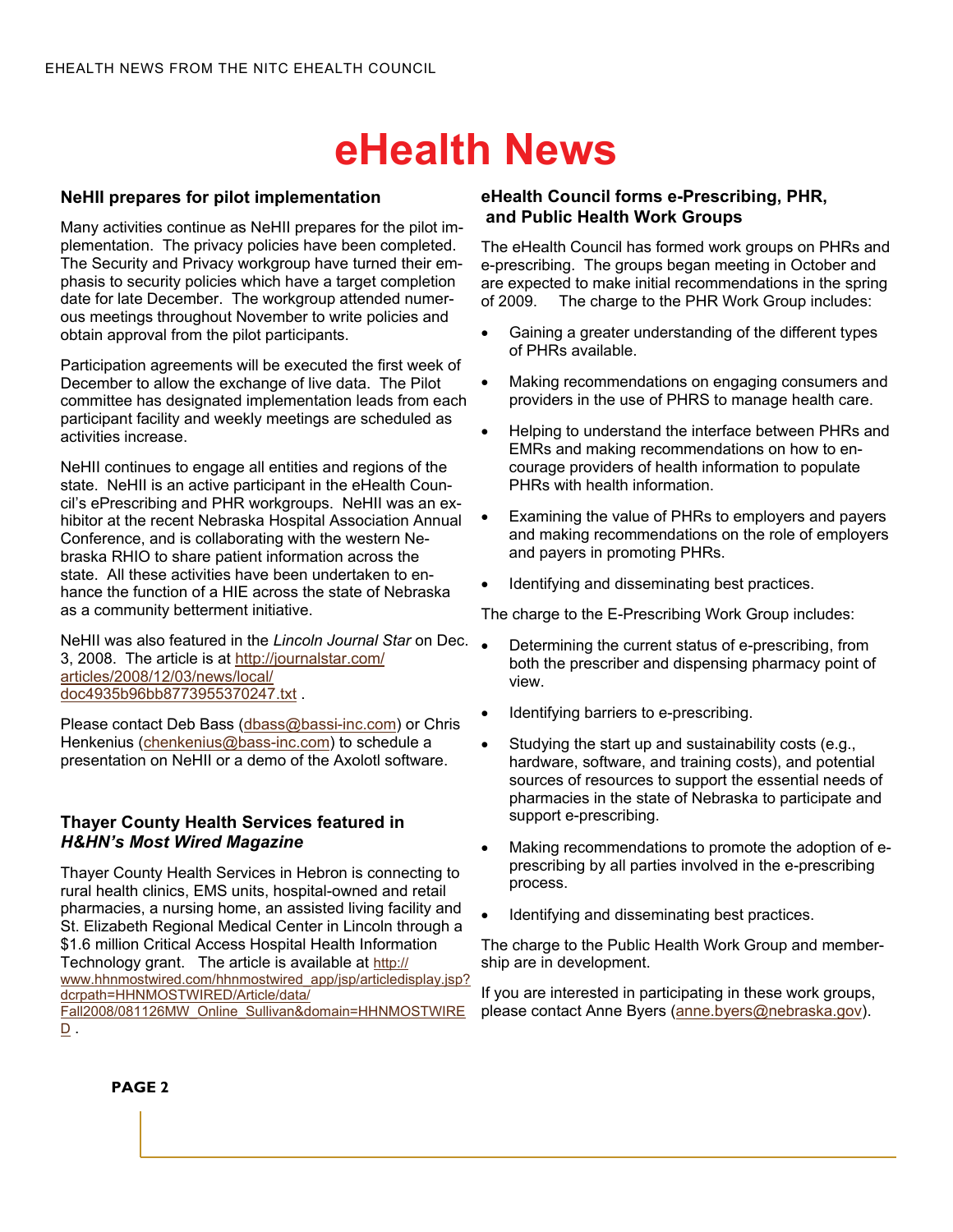#### **Study examines EHR adoption in rural Nebraska**

A new policy brief, "Electronic Health Records Adoption: Rural Providers' Decision-Making Process," is available from the RUPRI Center. This brief reports findings of a study that examined the decision-making process that small rural physician clinics and hospitals in Nebraska use as they investigate and select an electronic health record (EHR) system. Policy makers can use the study findings to understand the challenges that rural health care providers may face in the process of adopting EHRs and to develop incentives that promote the use of health information technology in rural America. The brief is available at [http://](http://www.unmc.edu/ruprihealth/Pubs/pb2008-4.pdf) [www.unmc.edu/ruprihealth/Pubs/pb2008-4.pdf](http://www.unmc.edu/ruprihealth/Pubs/pb2008-4.pdf) .

### **National News**

### **HIMSS survey looks at EMR adoption**

The 2008 HIMSS/HIMSS Analytics Ambulatory Healthcare IT Survey found that one-third of respondents have an EMR system in place. Costs and lack of interest were the top two barriers cited. One quarter of respondents indicated that their organization uses e-prescribing. The report is available at [http://www.himssanalytics.org/](http://www.himssanalytics.org/docs/2008ambulatory_final.pdf?src=hpr&dt=20081029&cnt=ha) [docs/2008ambulatory\\_final.pdf?src=hpr&dt=20081029&cnt=ha](http://www.himssanalytics.org/docs/2008ambulatory_final.pdf?src=hpr&dt=20081029&cnt=ha) .

#### **Health care stakeholders release e-prescribing guide**

The eHealth Initiative (eHI), in collaboration with the Ameri-  $\bullet$ can Medical Association, the American Academy of Family Physicians, the American College of Physicians, the Medical Group Management Association, and the Center for Improving Medication Management (Center), issued a "how-to" guide to help clinicians make informed decisions about how and when to transition from paper to electronic prescribing systems. *A Clinician's Guide to Electronic Prescribing* is designed to meet the needs of two target audiences: The first section of the guide targets office-based clinicians who are new to the concept of e-prescribing, and who seek a basic understanding of what e-prescribing is, how it works, what its benefits and challenges are, and the current environment impacting its widespread adoption. The second section of the guide targets office-based clinicians who are ready to move forward and bring e-

prescribing into their practices. It presents fundamental questions and steps to follow in planning for, selecting and implementing an e-prescribing system. The guide also provides a list of key references and resources readers may consult to help make the transition to e-prescribing as smooth as possible.

The full prescriber guide and the earlier e-prescribing reports are available at [www.ehealthinitiative.org](http://www.ehealthinitiative.org/).

#### **Design teams unveil innovative PHR applications**

Nine research teams from across the country unveiled innovative prototypes of personal health record (PHR) applications that provide a glimpse of the "next generation" of PHRs. The PHR applications are the result of 18 months of intensive research and design by multidisciplinary teams from some of the most prestigious institutions in the nation. The nine design teams are supported by *Project Health-Design*, a \$5-million national program of the Robert Wood Johnson Foundation (RWJF).

The teams' PHR application designs run the gamut of patient populations and needs, but all marry technology with useful information recorded from users' daily lives in order to produce action-oriented feedback for managing their health.

- **Stanford University and Art Center College of Design** designed a set of multimedia PHR tools to help adolescents with chronic illness communicate with their providers and others about their health.
- **T.R.U.E Research Foundation** designed a personal health application to help people with diabetes understand and track their self-care.
- A team at **Vanderbilt University** designed a PHR application to help children with cystic fibrosis play a larger role in taking care of themselves.
- **RTI International** designed a PHR tool to help sedentary adults become more physically active.
- The **University of California, San Francisco** team designed a PHR application to help breast cancer patients gain control over the overwhelming process of treatment.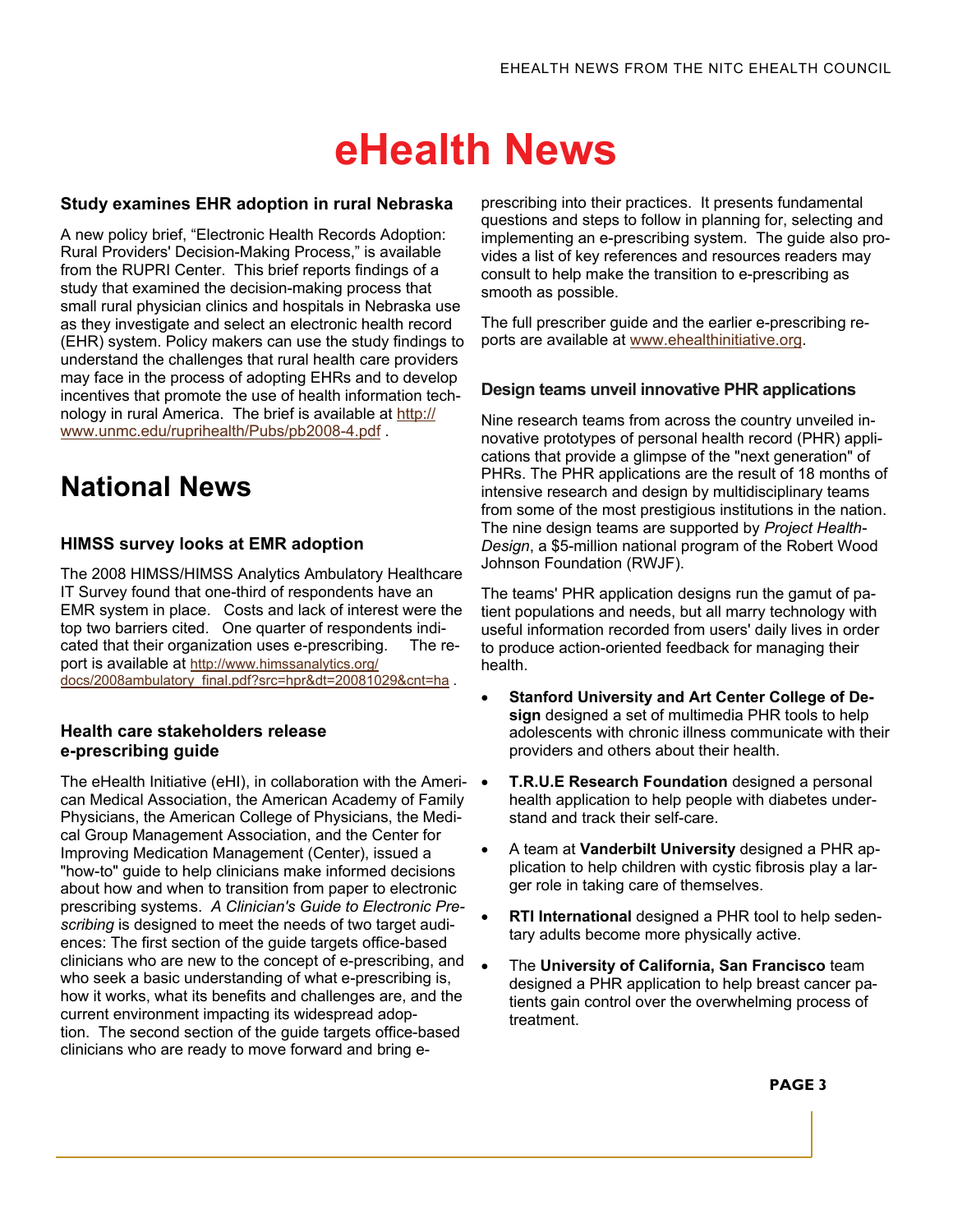- A team at the **University of Colorado at Denver and Health Sciences Center** designed a portable touchscreen tablet computer that older patients with complex medication regimens could receive upon hospital discharge.
- The **University of Massachusetts Medical School** team designed a personal digital assistant (PDA) to help patients with chronic pain tightly manage their medications.
- The **University of Rochester** team designed a prototype system that uses a "conversational assistant" to provide congestive heart failure patients with a "daily check-up."
- A team from the **University of Washington** designed a PHR system to help people with diabetes record blood glucose levels and other information, such as blood pressure, food intake and exercise levels.

Information on Project Health Design is available at [www.projecthealthdesign.org/](http://www.projecthealthdesign.org/).

#### **eHealth Initiative survey links health IT to lower costs and improved outcomes**

The exchange of health information electronically between physicians, hospitals, health plans, and patients is decreasing the cost of care and improving outcomes, according to a new survey released by the non-profit eHealth Initiative. The 2008 *[Fifth Annual Survey of Health Information Ex](http://www.ehealthinitiative.org/2007HIESurvey/2008KeyFindings.mspx)[change at the State and Local Levels](http://www.ehealthinitiative.org/2007HIESurvey/2008KeyFindings.mspx)*, which included responses from 130 community-based initiatives in 48 states, shows the significant impact fully operational initiatives are having on improving health care delivery and efficiency.

The key findings from the 2008 survey are as follows:

- A majority (69%) of the fully operational exchange efforts (29/42) report reductions in health care costs. These respondents say health information exchange allows them to:
	- ο Decrease dollars spent on redundant tests
	- ο Reduce the number of patient admissions to hospitals for medication errors, allergies or interactions
- ο Decrease the cost of care for chronically ill patients
- ο Reduce staff time spent on administration

• About half (52%) of fully operational exchange efforts (22/42) report positive impacts on health care delivery, including:

- ο A decrease in prescribing errors
- ο Improved access to test results
- ο Improved compliance with chronic care and prevention guidelines
- ο Better care outcomes for patients
- ο Increased recognition of disease outbreaks
- ο Improved quality of practice life
- ο Reductions in malpractice insurance costs

In addition to improving care delivery, tackling population health challenges continues to be a goal of many operational health information exchange efforts with ten offering disease or chronic care management services, eight offering quality improvement reporting for clinicians, six offering public health reporting, and five offering quality improvement reporting for purchasers or payers.

For the first time, a majority (69%) of the fully operational respondents (29/42), report a positive financial return on their investment (ROI) for their participating stakeholders, including health plans, hospitals, laboratories, and physician practices. In 2007, just ten (31%) reported a positive ROI.

The report is available on the eHI website at [http://](http://www.ehealthinitiative.org/2007HIESurvey/2008KeyFindings.mspx) [www.ehealthinitiative.org/](http://www.ehealthinitiative.org/2007HIESurvey/2008KeyFindings.mspx).

#### **States enact health IT legislation**

Lawmakers around the country introduced more than 370 bills relating to health information technology during an 18 month period between 2007 and 2008, according to a new report from the National Conference of State Legislatures.

Specifically, 132 bills containing health information technol-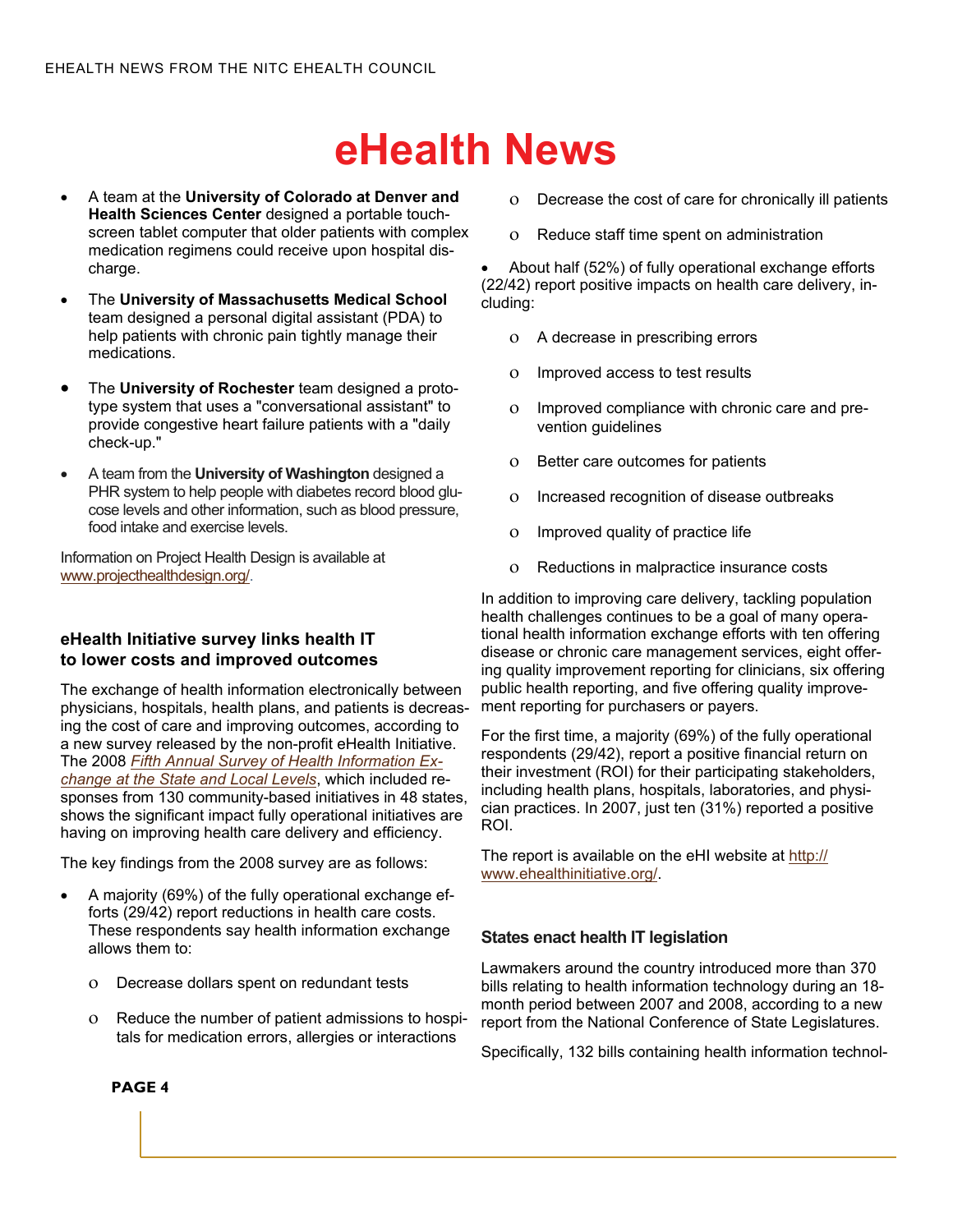ogy provisions were enacted in 44 states and the District of **E-prescribing can boost drug cost savings**  Columbia. That's three times as many bills enacted compared to the same period from 2005 to 2006. The majority of bills relate to financing and planning efforts. Six states enacted comprehensive measures aimed at protecting patient privacy while facilitating the exchange of health data.

States consider health information technology an integral part of their health reform initiatives, according to the report. President-elect Barack Obama also mentioned health information technology often during the presidential campaign as a way to improve overall care across the country.

This report identifies and analyzes major policy trends contained in the enacted legislation. Some of the state bills address simplifying the ways to link vital pieces of patient data scattered across providers. Others ensure patient medical records are kept private. The report, produced through NCSL's Forum on State Health Policy Leadership, found that states consider having patient data in one location essential for ensuring high-quality care and reducing duplicative tests and procedures.

The report is available at [http://www.ncsl.org/print/health/](http://www.ncsl.org/print/health/forum/HIT_Enacted.pdf) [forum/HIT\\_Enacted.pdf](http://www.ncsl.org/print/health/forum/HIT_Enacted.pdf) .

#### **27% of Americans likely to create PHRs**

According to a new national Morpace survey, twenty-seven percent of American adults now say they are "extremely likely or somewhat likely" to create an online personal health record (PHR) to help track their medical history and medications. The likelihood of subscribing to these new online services does not vary by age – Americans aged 55 and up are as likely to create an online PHR as younger Americans. Meanwhile, awareness of the Federal government initiative to create a nationwide system of electronic medical records by 2014 is edging up. Currently, 56 percent report they are familiar with this initiative compared to 50 percent two months ago.

Morpace Omnibus Study interviews were completed with 1,015 consumers selected from an Internet panel of adults aged 18 and over.

Electronic prescribing (e-prescribing) systems that allow doctors to select lower cost or generic medications can save \$845,000 per 100,000 patients per year and possibly more system-wide, according to findings from a new study funded by Department of Health and Human Services' (HHS) Agency for Healthcare Research and Quality (AHRQ). Complete use of e-prescribing system with formulary decision support could reduce prescription drug spending by up to \$3.9 million per 100,000 patients per year, according the study's authors.

To test the cost-savings potential of an e-prescribing system that includes data on insurers' formularies, researchers at Brigham and Women's Hospital and Massachusetts General Hospital in Boston compared the change in prescriptions written in three formulary tiers before and after an e-prescribing system was launched. The study examined data collected over 18 months from two major Massachusetts health insurers covering 1.5 million patients.

Doctors using e-prescribing with formulary decision support, which accounted for more than 200,000 filled prescriptions in the study, increased their use of generic prescriptions by 3.3 percent, study authors found. These changes were above and beyond increasing use of generics that was occurring among all doctors and the already high rate of generic drug use in Massachusetts.

Based on average costs for private insurers, study authors estimated that the use of e-prescribing could save \$845,000 per 100,000 patients per year and generate even higher savings with greater use. The study, entitled "Effect of Electronic Prescribing with Formulary Decision Support on Medication Use and Cost," is published in the December 8 issue of the *Archives of Internal Medicine*.

Researchers found that the doctors who wrote electronic prescriptions were slightly younger and more likely to be female than those who did not. In addition, internists, pediatricians, and family physicians made up nearly threefourths of those who used e-prescribing. Of the 17.4 million prescriptions filled over the course of the study, about 212,000 were prescribed electronically.

More information on AHRQ's e-prescribing projects and reports can be found at [http://healthit.ahrq.gov](http://healthit.ahrq.gov/).